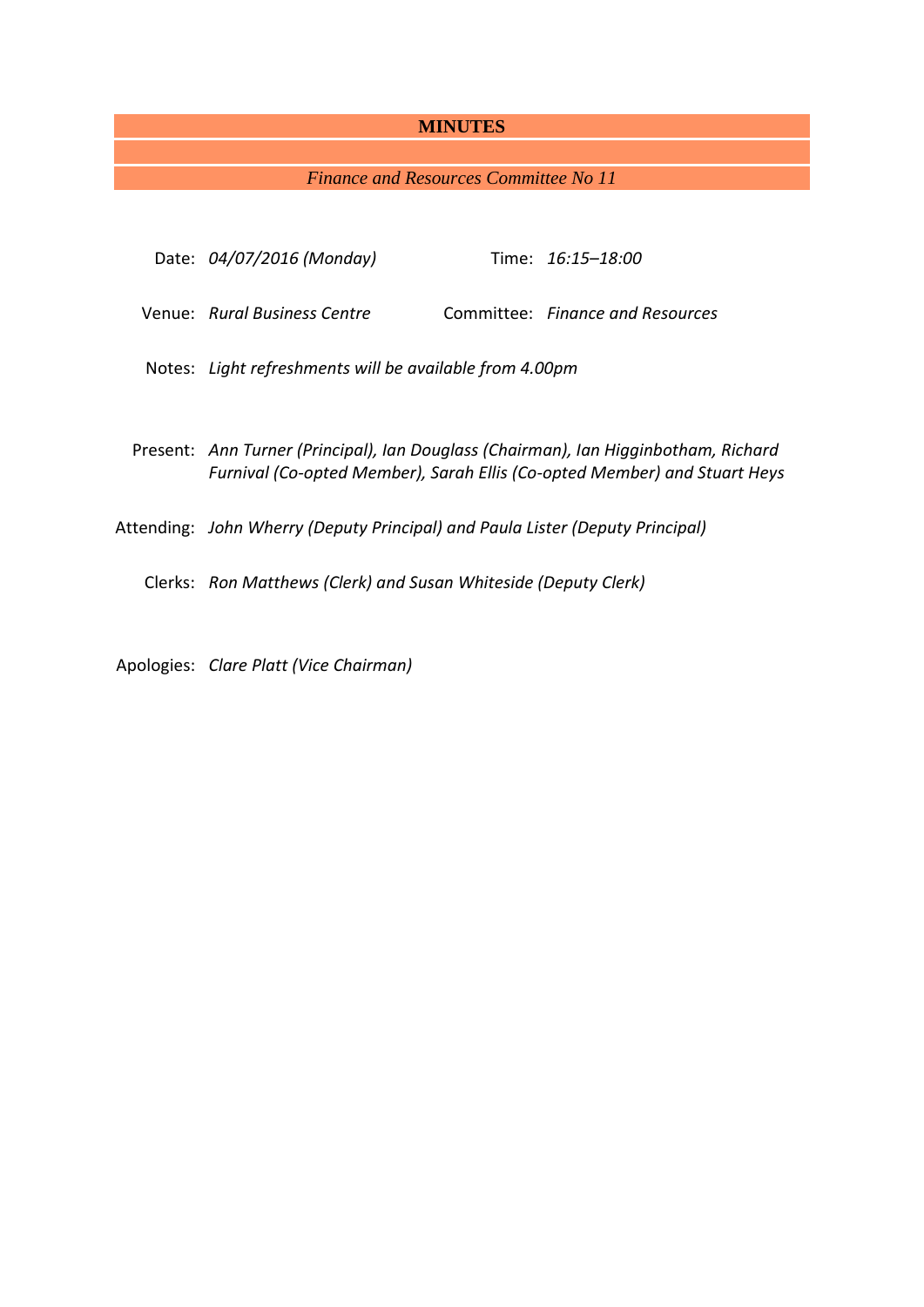## *Public* **Minutes**

Item number: Item description: (and category)

# **53.16** *Attendance of College Management Staff Decision* Section 8.2 of the current Constitution and Terms of Reference for the Finance and Resources Committee states: College management and/or consultants may attend meetings by invitation in an advisory capacity.

### **Resolved:**

**That College Management staff attend the meeting.**

**54.16** *Apologies for Absence*

**Record** Apologies were received from Clare Platt

### **55.16** *Declarations of Interest*

*Record* There were no declarations of interest made in respect of items on the public agenda.

# **56.16** *College Dashboards*

*Information* The Skills Funding Agency (SFA) had ciculated its second quality dashboards to Colleges. The dashboards showed information for three years and included benchmarking information for a number of key quality areas. The information was used to inform the SFAs intervention and early intervention teams. Finance & Resources Committee gave consideration to the finance and quality dashboards relating to Myerscough.

> The Finance dashboard provided information in a pictorial format. It confirmed College financial health was 'Good' (at the higher level of the band) for 2015 / 2016 and was expected to remain 'Good' for 2016 / 2017 in line with planned expectations and reflecting the commitment involved in delivering the Capital Development Plan. Members endorsed the College's aspirations for growth and provision of quality. A return to 'Outstanding' was expected in five years though this was difficult to predict exactly.

> The dashboard also showed cash based operating cost as a percentage of income, the ratio of current assets to current liabilities, staff cost as a percentage of income, borrowing as a percentage of income, the SFA and EFA income forecast and the whole College income breakdown.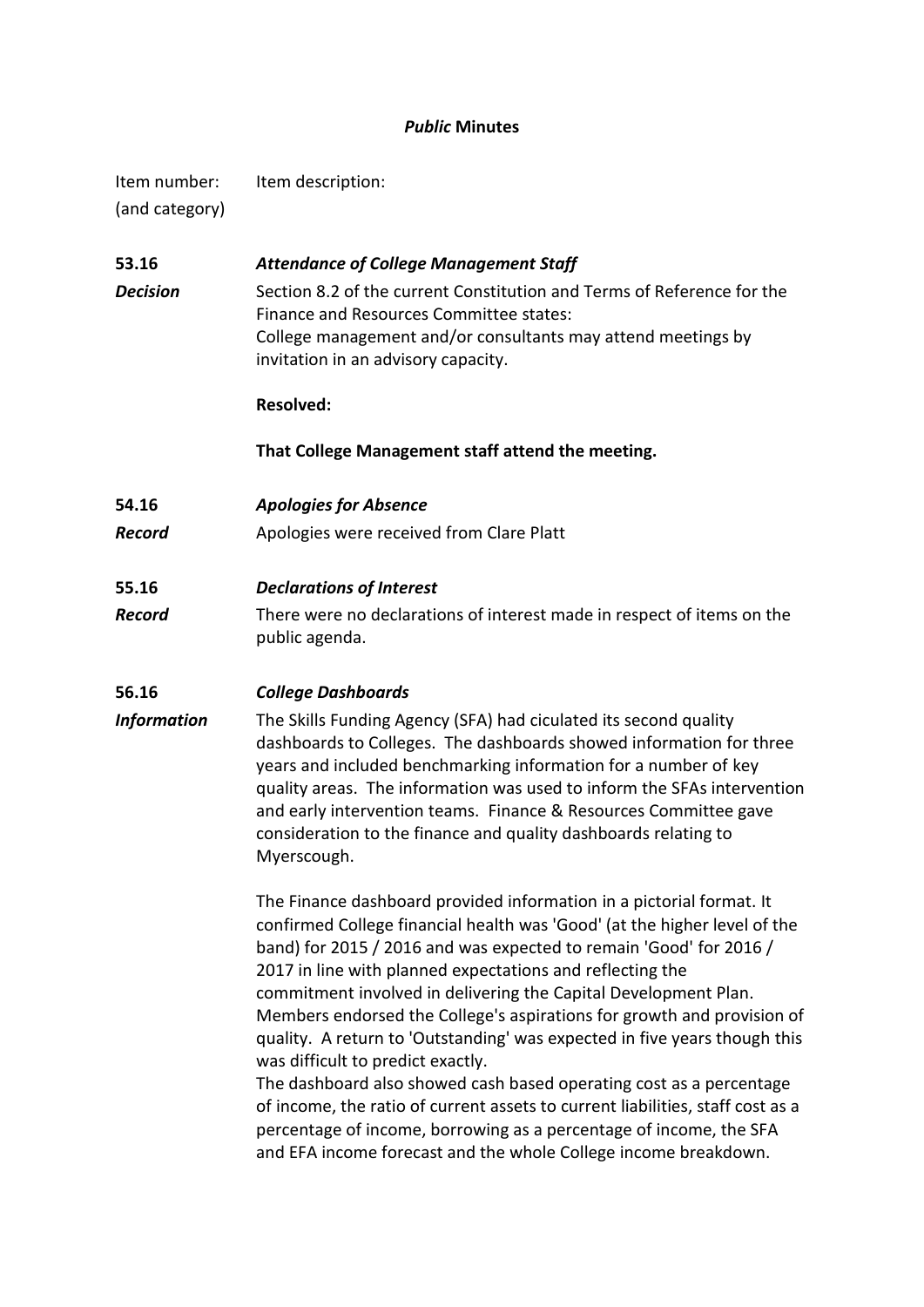Members noted the pattern of the quality dashboard which showed, funding breakdowns, Ofsted judgements, qualification achievement rates, learner and employer satisfaction, and success and destination / progression measures.

Members discussed the next years finances and the three year financial plan, discussed later in the meeting. Members wished to understand how to gauge sensitivity, for example, how would the figures need to look to meet 'Outstanding'? What set of achievements would we need to achieve? How would one action impact on another? There was a will to look at the collective rather than things in isolation. There followed a discussion and members noted that the pattern shown on both dashboards had been predicted robustly.

Quality & Standards Committee would also receive and consider the documents.

#### **Resolved:**

#### **That the College Dashboard information be received**

#### **57.16** *FRS 102 - the New FE / HE SORP - Reporting Standards*

*Decision* At the Finance and Resources Committee on 7 June 2016, minute 38.16 refers, additional information was requested in relation to the recommendations for accounting treatments under the new standards.

> Finance & Resources Committee considered and discussed the additional information provided by the Deputy Principal Finance & Corporate Services.

#### **Capital Grants**

The College's external auditors RSM had stated that the majority of Colleges they represent were adopting the accruals methodology due to concerns around the potential for large year on year movements in the Income & Expenditure accounts.

Nat West bank had agreed to provide a letter of comfort to Governors regarding the potential impact on the loan covenants to provide assurance that if the change in accounting treatment did put the College in danger of breaching the covenants they would review this with the College and reset the covenants appropriately.

#### **Asset Valuation**

RSM had reported that a large proportion of FE sector clients were continuing with their current valuation policies, value at cost and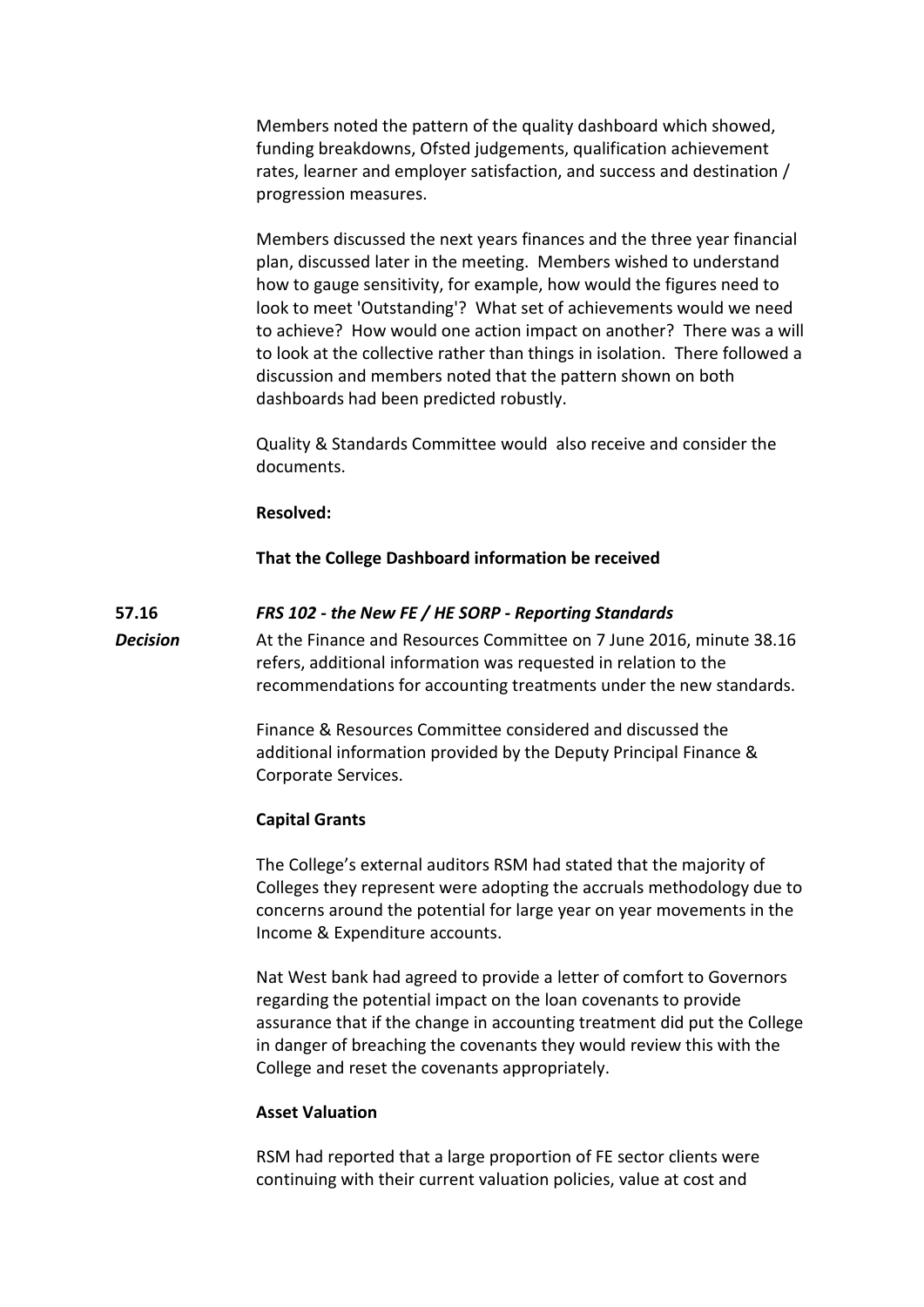depreciate over time, for a variety of reasons. The main reason against the 'fair value' route being that providing valuations for specialist resources was subjective and may not deliver significant increases. Some Colleges were concerned that the impact of any increase would be an increased depreciation charge which would affect their financial position. The costs of providing such a valuation for Myerscough have proved difficult to ascertain but would not be insignificant because of the size and extent of the estate.

Members noted that there would be other changes as a result of the new SORP relating to the presentation of primary statements and additional disclosures. The College had already adopted the changes to reflect the cost of outstanding employee benefits e.g. holidays by adjusting the holiday year.

Finance & Resources Committee was satisfied with further explanations and assurances.

### **Resolved that Corporation be recommended to approve that College:**

- i. **Continue with the existing policy in relation to the treatment in the accounts for the value of fixed assets.**
- ii. **Adopt the accruals model, in relation to the treatment of Government Grants.**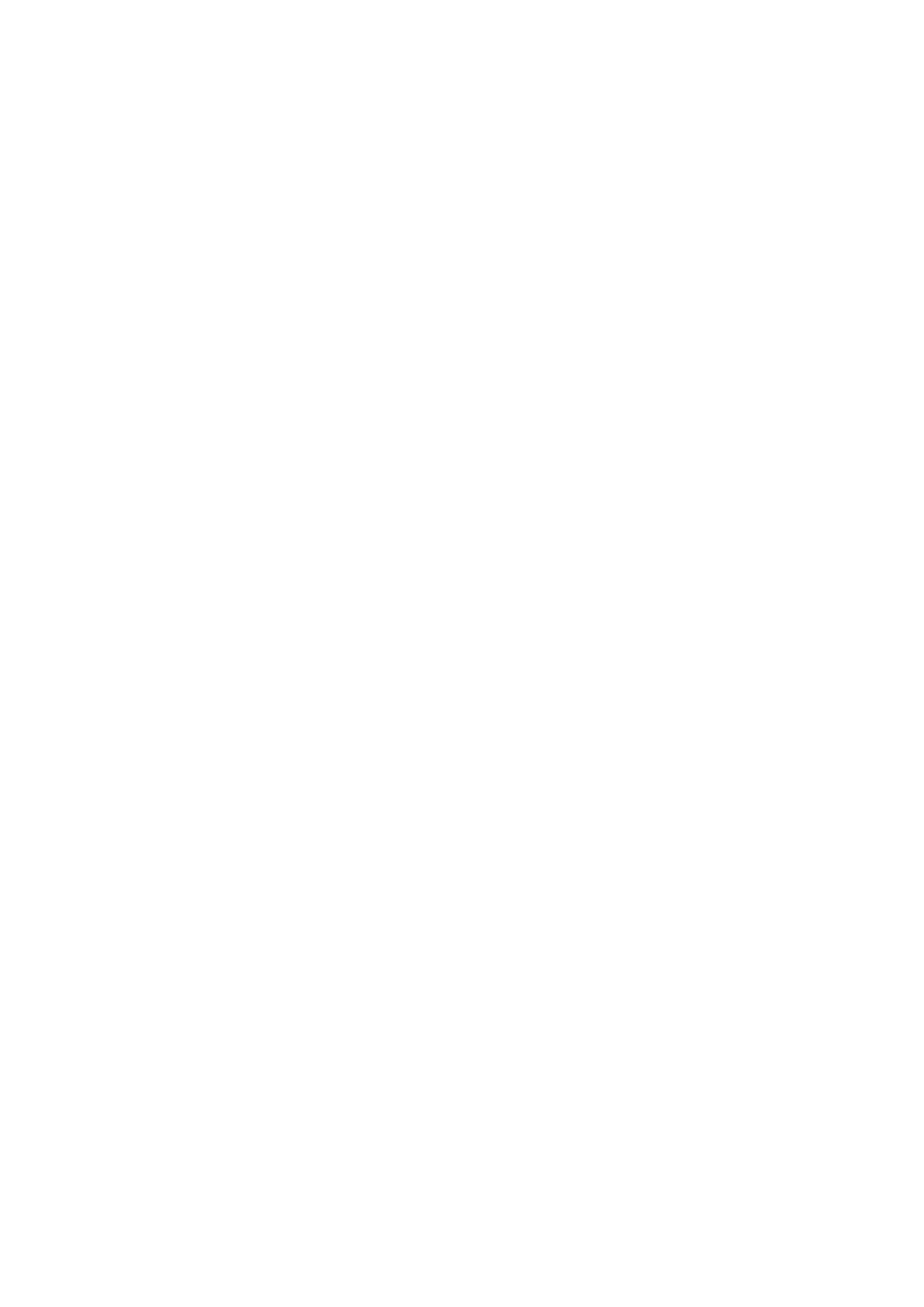# *Strictly Confidential* **Minutes**